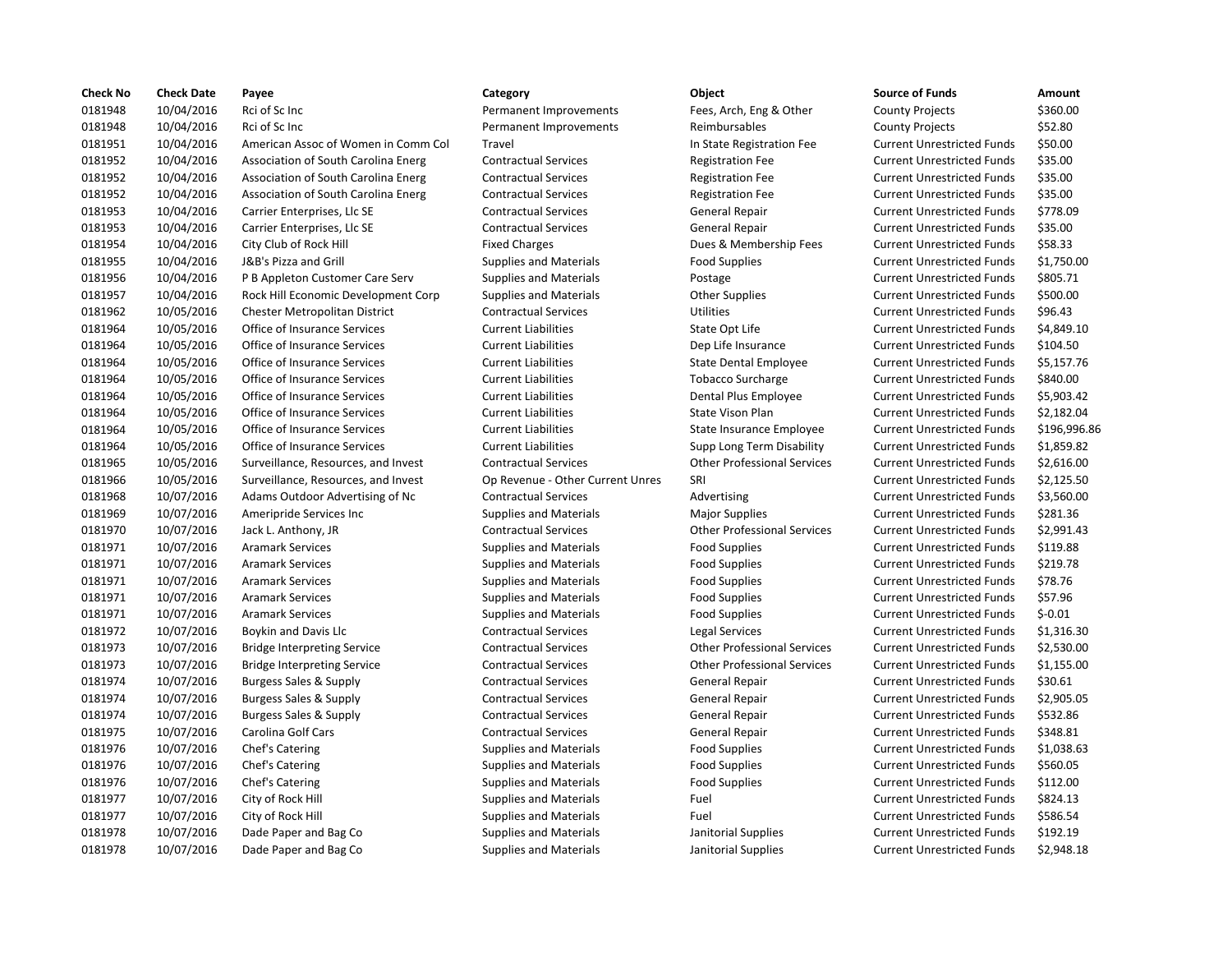| <b>Check No</b> | <b>Check Date</b> | Payee                               | Category                      | <b>Object</b>                      | <b>Source of Funds</b>            | Amount     |
|-----------------|-------------------|-------------------------------------|-------------------------------|------------------------------------|-----------------------------------|------------|
| 0181979         | 10/07/2016        | Dell Computer Corporation           | <b>Supplies and Materials</b> | <b>Major Supplies</b>              | <b>Current Unrestricted Funds</b> | \$2,642.72 |
| 0181979         | 10/07/2016        | Dell Computer Corporation           | <b>Supplies and Materials</b> | <b>Major Supplies</b>              | <b>Current Unrestricted Funds</b> | \$884.56   |
| 0181979         | 10/07/2016        | Dell Computer Corporation           | <b>Supplies and Materials</b> | <b>Major Supplies</b>              | <b>Current Unrestricted Funds</b> | \$0.01     |
| 0181980         | 10/07/2016        | Fastenal                            | <b>Contractual Services</b>   | <b>Other Contractual Services</b>  | <b>Current Unrestricted Funds</b> | \$28.30    |
| 0181981         | 10/07/2016        | FlightPath Agency                   | <b>Contractual Services</b>   | Advertising                        | <b>Current Unrestricted Funds</b> | \$3,600.00 |
| 0181982         | 10/07/2016        | Fortune Academy Inc                 | <b>Contractual Services</b>   | <b>Other Professional Services</b> | <b>Current Unrestricted Funds</b> | \$5,556.80 |
| 0181983         | 10/07/2016        | Grace Outdoor, LLC                  | <b>Contractual Services</b>   | Advertising                        | <b>Current Unrestricted Funds</b> | \$2,799.15 |
| 0181984         | 10/07/2016        | Hinkel, an Inpro Company            | <b>Supplies and Materials</b> | <b>Other Supplies</b>              | <b>Current Unrestricted Funds</b> | \$225.00   |
| 0181984         | 10/07/2016        | Hinkel, an Inpro Company            | <b>Supplies and Materials</b> | <b>Other Supplies</b>              | <b>Current Unrestricted Funds</b> | \$223.00   |
| 0181984         | 10/07/2016        | Hinkel, an Inpro Company            | <b>Supplies and Materials</b> | <b>Other Supplies</b>              | <b>Current Unrestricted Funds</b> | \$25.00    |
| 0181984         | 10/07/2016        | Hinkel, an Inpro Company            | <b>Supplies and Materials</b> | <b>Other Supplies</b>              | <b>Current Unrestricted Funds</b> | \$942.00   |
| 0181985         | 10/07/2016        | The Honey Baked Ham Co #1543        | <b>Supplies and Materials</b> | <b>Food Supplies</b>               | <b>Current Unrestricted Funds</b> | \$261.41   |
| 0181986         | 10/07/2016        | Interstate Towing and Recovery      | <b>Contractual Services</b>   | <b>Other Professional Services</b> | <b>Current Unrestricted Funds</b> | \$500.00   |
| 0181987         | 10/07/2016        | Jacksons Kitchen                    | <b>Supplies and Materials</b> | <b>Food Supplies</b>               | <b>Current Unrestricted Funds</b> | \$540.00   |
| 0181987         | 10/07/2016        | Jacksons Kitchen                    | <b>Supplies and Materials</b> | <b>Food Supplies</b>               | <b>Current Unrestricted Funds</b> | \$2,280.60 |
| 0181987         | 10/07/2016        | Jacksons Kitchen                    | <b>Supplies and Materials</b> | <b>Food Supplies</b>               | <b>Current Unrestricted Funds</b> | \$1,690.50 |
| 0181987         | 10/07/2016        | Jacksons Kitchen                    | <b>Supplies and Materials</b> | <b>Food Supplies</b>               | <b>Current Unrestricted Funds</b> | \$5,271.07 |
| 0181987         | 10/07/2016        | Jacksons Kitchen                    | <b>Supplies and Materials</b> | <b>Food Supplies</b>               | <b>Current Unrestricted Funds</b> | \$431.82   |
| 0181987         | 10/07/2016        | Jacksons Kitchen                    | <b>Supplies and Materials</b> | <b>Food Supplies</b>               | <b>Current Unrestricted Funds</b> | \$431.82   |
| 0181988         | 10/07/2016        | Johnson Controls Inc                | <b>Contractual Services</b>   | <b>Other Contractual Services</b>  | <b>Current Unrestricted Funds</b> | \$307.20   |
| 0181989         | 10/07/2016        | Keck and Wood, Inc.                 | Permanent Improvements        | Fees, Arch, Eng & Other            | Master Plan                       | \$759.00   |
| 0181990         | 10/07/2016        | Love Security Services Inc          | <b>Contractual Services</b>   | <b>Other Contractual Services</b>  | <b>Current Unrestricted Funds</b> | \$561.60   |
| 0181990         | 10/07/2016        | Love Security Services Inc          | <b>Contractual Services</b>   | <b>Other Contractual Services</b>  | <b>Current Unrestricted Funds</b> | \$510.30   |
| 0181991         | 10/07/2016        | Lowes Home Centers                  | <b>Contractual Services</b>   | <b>General Repair</b>              | <b>Current Unrestricted Funds</b> | \$47.21    |
| 0181991         | 10/07/2016        | Lowes Home Centers                  | <b>Contractual Services</b>   | General Repair                     | <b>Current Unrestricted Funds</b> | \$89.47    |
| 0181992         | 10/07/2016        | <b>Melanie Rowe Catering</b>        | <b>Supplies and Materials</b> | <b>Food Supplies</b>               | <b>Current Unrestricted Funds</b> | \$6,198.65 |
| 0181992         | 10/07/2016        | <b>Melanie Rowe Catering</b>        | <b>Supplies and Materials</b> | <b>Food Supplies</b>               | <b>Current Unrestricted Funds</b> | \$495.00   |
| 0181993         | 10/07/2016        | Merus Refreshment Services Inc      | <b>Supplies and Materials</b> | <b>Food Supplies</b>               | <b>Current Unrestricted Funds</b> | \$132.41   |
| 0181993         | 10/07/2016        | Merus Refreshment Services Inc      | <b>Supplies and Materials</b> | <b>Food Supplies</b>               | <b>Current Unrestricted Funds</b> | \$302.17   |
| 0181993         | 10/07/2016        | Merus Refreshment Services Inc      | <b>Supplies and Materials</b> | <b>Food Supplies</b>               | <b>Current Unrestricted Funds</b> | \$274.19   |
| 0181993         | 10/07/2016        | Merus Refreshment Services Inc      | <b>Supplies and Materials</b> | <b>Food Supplies</b>               | <b>Current Unrestricted Funds</b> | \$302.17   |
| 0181994         | 10/07/2016        | Mid-Carolina Ahec, Inc.             | <b>Contractual Services</b>   | <b>Other Professional Services</b> | <b>Current Unrestricted Funds</b> | \$24.00    |
| 0181994         | 10/07/2016        | Mid-Carolina Ahec, Inc.             | <b>Contractual Services</b>   | <b>Other Professional Services</b> | <b>Current Unrestricted Funds</b> | \$20.00    |
| 0181995         | 10/07/2016        | Panera Llc                          | <b>Supplies and Materials</b> | <b>Food Supplies</b>               | <b>Current Unrestricted Funds</b> | \$469.60   |
| 0181996         | 10/07/2016        | Praxair Distribution Inc            | <b>Supplies and Materials</b> | <b>Education Supplies</b>          | <b>Current Unrestricted Funds</b> | \$232.96   |
| 0181996         | 10/07/2016        | <b>Praxair Distribution Inc</b>     | <b>Supplies and Materials</b> | <b>Education Supplies</b>          | <b>Current Unrestricted Funds</b> | \$441.64   |
| 0181996         | 10/07/2016        | Praxair Distribution Inc            | <b>Supplies and Materials</b> | <b>Education Supplies</b>          | <b>Current Unrestricted Funds</b> | \$418.67   |
| 0181997         | 10/07/2016        | Quick Fuel                          | <b>Supplies and Materials</b> | Fuel                               | <b>Current Unrestricted Funds</b> | \$984.21   |
| 0181997         | 10/07/2016        | <b>Quick Fuel</b>                   | <b>Supplies and Materials</b> | Fuel                               | <b>Current Unrestricted Funds</b> | \$209.29   |
| 0181998         | 10/07/2016        | Rock Hill Police Department         | <b>Contractual Services</b>   | <b>Other Contractual Services</b>  | <b>Current Unrestricted Funds</b> | \$50.00    |
| 0181999         | 10/07/2016        | Rydin Sign & Decal                  | <b>Supplies and Materials</b> | <b>Other Supplies</b>              | <b>Current Unrestricted Funds</b> | \$840.00   |
| 0181999         | 10/07/2016        | Rydin Sign & Decal                  | <b>Supplies and Materials</b> | <b>Other Supplies</b>              | <b>Current Unrestricted Funds</b> | \$24.03    |
| 0181999         | 10/07/2016        | Rydin Sign & Decal                  | <b>Supplies and Materials</b> | <b>Other Supplies</b>              | <b>Current Unrestricted Funds</b> | \$2,410.00 |
| 0181999         | 10/07/2016        | Rydin Sign & Decal                  | <b>Supplies and Materials</b> | <b>Other Supplies</b>              | <b>Current Unrestricted Funds</b> | \$50.00    |
| 0182000         | 10/07/2016        | S C State Board for Tech and Comp E | <b>Contractual Services</b>   | <b>Other Contractual Services</b>  | <b>Current Unrestricted Funds</b> | \$1,575.00 |
|                 |                   |                                     |                               |                                    |                                   |            |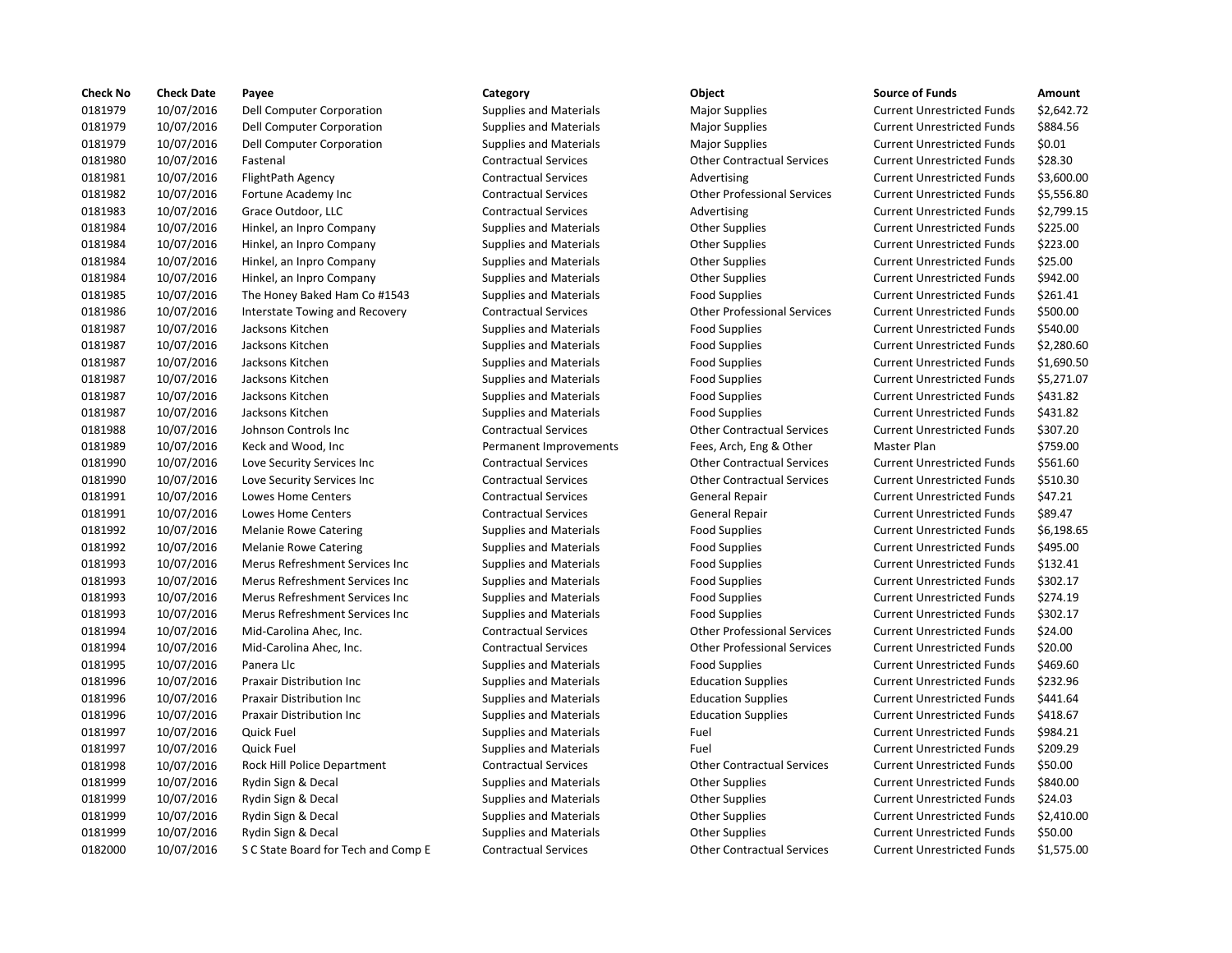| <b>Check No</b> | <b>Check Date</b> | Payee                               | Category                      | Object                             | <b>Source of Funds</b>            | Amount    |
|-----------------|-------------------|-------------------------------------|-------------------------------|------------------------------------|-----------------------------------|-----------|
| 0182001         | 10/07/2016        | Snipes                              | <b>Supplies and Materials</b> | Janitorial Supplies                | <b>Current Unrestricted Funds</b> | \$52.86   |
| 0182002         | 10/07/2016        | Staffmark                           | <b>Contractual Services</b>   | <b>Other Contractual Services</b>  | <b>Current Unrestricted Funds</b> | \$522.59  |
| 0182002         | 10/07/2016        | <b>Staffmark</b>                    | <b>Contractual Services</b>   | <b>Other Contractual Services</b>  | <b>Current Unrestricted Funds</b> | \$522.59  |
| 0182002         | 10/07/2016        | <b>Staffmark</b>                    | <b>Contractual Services</b>   | <b>Other Contractual Services</b>  | <b>Current Unrestricted Funds</b> | \$234.56  |
| 0182002         | 10/07/2016        | Staffmark                           | <b>Contractual Services</b>   | <b>Other Contractual Services</b>  | <b>Current Unrestricted Funds</b> | \$293.20  |
| 0182002         | 10/07/2016        | <b>Staffmark</b>                    | <b>Contractual Services</b>   | <b>Other Professional Services</b> | <b>Current Unrestricted Funds</b> | \$234.56  |
| 0182002         | 10/07/2016        | <b>Staffmark</b>                    | <b>Contractual Services</b>   | <b>Other Professional Services</b> | <b>Current Unrestricted Funds</b> | \$293.20  |
| 0182003         | 10/07/2016        | Sysco Food Services of Charlotte Ll | <b>Supplies and Materials</b> | <b>Food Supplies</b>               | <b>Current Unrestricted Funds</b> | \$982.24  |
| 0182003         | 10/07/2016        | Sysco Food Services of Charlotte Ll | <b>Supplies and Materials</b> | <b>Food Supplies</b>               | <b>Current Unrestricted Funds</b> | \$1,237.6 |
| 0182003         | 10/07/2016        | Sysco Food Services of Charlotte Ll | <b>Supplies and Materials</b> | <b>Food Supplies</b>               | <b>Current Unrestricted Funds</b> | \$61.10   |
| 0182003         | 10/07/2016        | Sysco Food Services of Charlotte Ll | <b>Supplies and Materials</b> | <b>Food Supplies</b>               | <b>Current Unrestricted Funds</b> | \$87.53   |
| 0182003         | 10/07/2016        | Sysco Food Services of Charlotte Ll | <b>Supplies and Materials</b> | <b>Food Supplies</b>               | <b>Current Unrestricted Funds</b> | \$840.70  |
| 0182003         | 10/07/2016        | Sysco Food Services of Charlotte Ll | <b>Supplies and Materials</b> | <b>Food Supplies</b>               | <b>Current Unrestricted Funds</b> | \$1,081.5 |
| 0182004         | 10/07/2016        | Tapfin                              | <b>Contractual Services</b>   | <b>Other Professional Services</b> | <b>Current Unrestricted Funds</b> | \$6,480.0 |
| 0182005         | 10/07/2016        | <b>TEAM Mechanical, LLC</b>         | <b>Contractual Services</b>   | <b>Other Professional Services</b> | <b>Current Unrestricted Funds</b> | \$225.00  |
| 0182005         | 10/07/2016        | <b>TEAM Mechanical, LLC</b>         | <b>Contractual Services</b>   | <b>Other Professional Services</b> | <b>Current Unrestricted Funds</b> | \$991.00  |
| 0182006         | 10/07/2016        | <b>Unifirst Corporation</b>         | <b>Contractual Services</b>   | <b>Other Professional Services</b> | <b>Current Unrestricted Funds</b> | \$98.93   |
| 0182007         | 10/07/2016        | <b>Waiter's Choice Catering</b>     | <b>Supplies and Materials</b> | <b>Food Supplies</b>               | <b>Current Unrestricted Funds</b> | \$556.75  |
| 0182007         | 10/07/2016        | <b>Waiter's Choice Catering</b>     | <b>Supplies and Materials</b> | <b>Food Supplies</b>               | <b>Current Unrestricted Funds</b> | \$186.88  |
| 0182008         | 10/07/2016        | Kelly L. Walsh                      | <b>Contractual Services</b>   | <b>Other Professional Services</b> | <b>Current Unrestricted Funds</b> | \$450.00  |
| 0182009         | 10/07/2016        | Waste Management of the Carolinas   | <b>Contractual Services</b>   | <b>Utilities</b>                   | <b>Current Unrestricted Funds</b> | \$287.72  |
| 0182010         | 10/10/2016        | Joint Review Comm on Edu in Radiolo | <b>Fixed Charges</b>          | Dues & Membership Fees             | <b>Current Unrestricted Funds</b> | \$250.00  |
| 0182010         | 10/10/2016        | Joint Review Comm on Edu in Radiolo | <b>Fixed Charges</b>          | Dues & Membership Fees             | <b>Current Unrestricted Funds</b> | \$0.00    |
| 0182011         | 10/10/2016        | Sams Club Direct                    | <b>Supplies and Materials</b> | <b>Food Supplies</b>               | <b>Current Unrestricted Funds</b> | \$43.92   |
| 0182011         | 10/10/2016        | Sams Club Direct                    | <b>Supplies and Materials</b> | <b>Food Supplies</b>               | <b>Current Unrestricted Funds</b> | \$99.14   |
| 0182011         | 10/10/2016        | Sams Club Direct                    | <b>Supplies and Materials</b> | <b>Food Supplies</b>               | <b>Current Unrestricted Funds</b> | \$75.56   |
| 0182011         | 10/10/2016        | Sams Club Direct                    | <b>Supplies and Materials</b> | <b>Food Supplies</b>               | <b>Current Unrestricted Funds</b> | \$67.92   |
| 0182011         | 10/10/2016        | <b>Sams Club Direct</b>             | <b>Supplies and Materials</b> | <b>Food Supplies</b>               | <b>Current Unrestricted Funds</b> | \$132.66  |
| 0182013         | 10/10/2016        | American Assoc of Women in Comm Col | Travel                        | In State Registration Fee          | <b>Current Unrestricted Funds</b> | \$50.00   |
| 0182014         | 10/10/2016        | <b>SCCEOPP</b>                      | Travel                        | In State Registration Fee          | <b>Current Restricted Funds</b>   | \$110.00  |
| 0182015         | 10/11/2016        | Petty Cash                          | <b>Supplies and Materials</b> | <b>Education Supplies</b>          | <b>Current Unrestricted Funds</b> | \$19.26   |
| 0182015         | 10/11/2016        | Petty Cash                          | <b>Supplies and Materials</b> | <b>Food Supplies</b>               | <b>Current Unrestricted Funds</b> | \$44.17   |
| 0182015         | 10/11/2016        | Petty Cash                          | <b>Supplies and Materials</b> | <b>Education Supplies</b>          | <b>Current Unrestricted Funds</b> | \$21.39   |
| 0182015         | 10/11/2016        | Petty Cash                          | <b>Supplies and Materials</b> | <b>Food Supplies</b>               | <b>Current Unrestricted Funds</b> | \$8.49    |
| 0182015         | 10/11/2016        | Petty Cash                          | <b>Supplies and Materials</b> | <b>Education Supplies</b>          | <b>Current Unrestricted Funds</b> | \$72.60   |
| 0182016         | 10/12/2016        | Charlotte Business Journal          | <b>Supplies and Materials</b> | <b>Office Supplies</b>             | <b>Current Unrestricted Funds</b> | \$250.00  |
| 0182017         | 10/12/2016        | Cherry Tree, LLC                    | <b>Fixed Charges</b>          | Rent Non State                     | <b>Current Unrestricted Funds</b> | \$8,532.5 |
| 0182018         | 10/12/2016        | <b>Chester Rental Uniform</b>       | <b>Current Liabilities</b>    | Uniform                            | <b>Current Unrestricted Funds</b> | \$5.94    |
| 0182018         | 10/12/2016        | <b>Chester Rental Uniform</b>       | <b>Supplies and Materials</b> | <b>Clothing Supplies</b>           | <b>Current Unrestricted Funds</b> | \$5.94    |
| 0182019         | 10/12/2016        | <b>Chester Rental Uniform</b>       | <b>Supplies and Materials</b> | <b>Clothing Supplies</b>           | <b>Current Unrestricted Funds</b> | \$5.94    |
| 0182019         | 10/12/2016        | <b>Chester Rental Uniform</b>       | <b>Supplies and Materials</b> | <b>Clothing Supplies</b>           | <b>Current Unrestricted Funds</b> | \$5.94    |
| 0182019         | 10/12/2016        | <b>Chester Rental Uniform</b>       | <b>Current Liabilities</b>    | Uniform                            | <b>Current Unrestricted Funds</b> | \$5.94    |
| 0182019         | 10/12/2016        | <b>Chester Rental Uniform</b>       | <b>Current Liabilities</b>    | Uniform                            | <b>Current Unrestricted Funds</b> | \$5.94    |
| 0182020         | 10/12/2016        | City Club of Rock Hill              | <b>Fixed Charges</b>          | Dues & Membership Fees             | <b>Current Unrestricted Funds</b> | \$33.33   |
| 0182021         | 10/12/2016        | <b>GAP Technologies</b>             | <b>Contractual Services</b>   | <b>Other Contractual Services</b>  | <b>Current Unrestricted Funds</b> | \$6,495.0 |
|                 |                   |                                     |                               |                                    |                                   |           |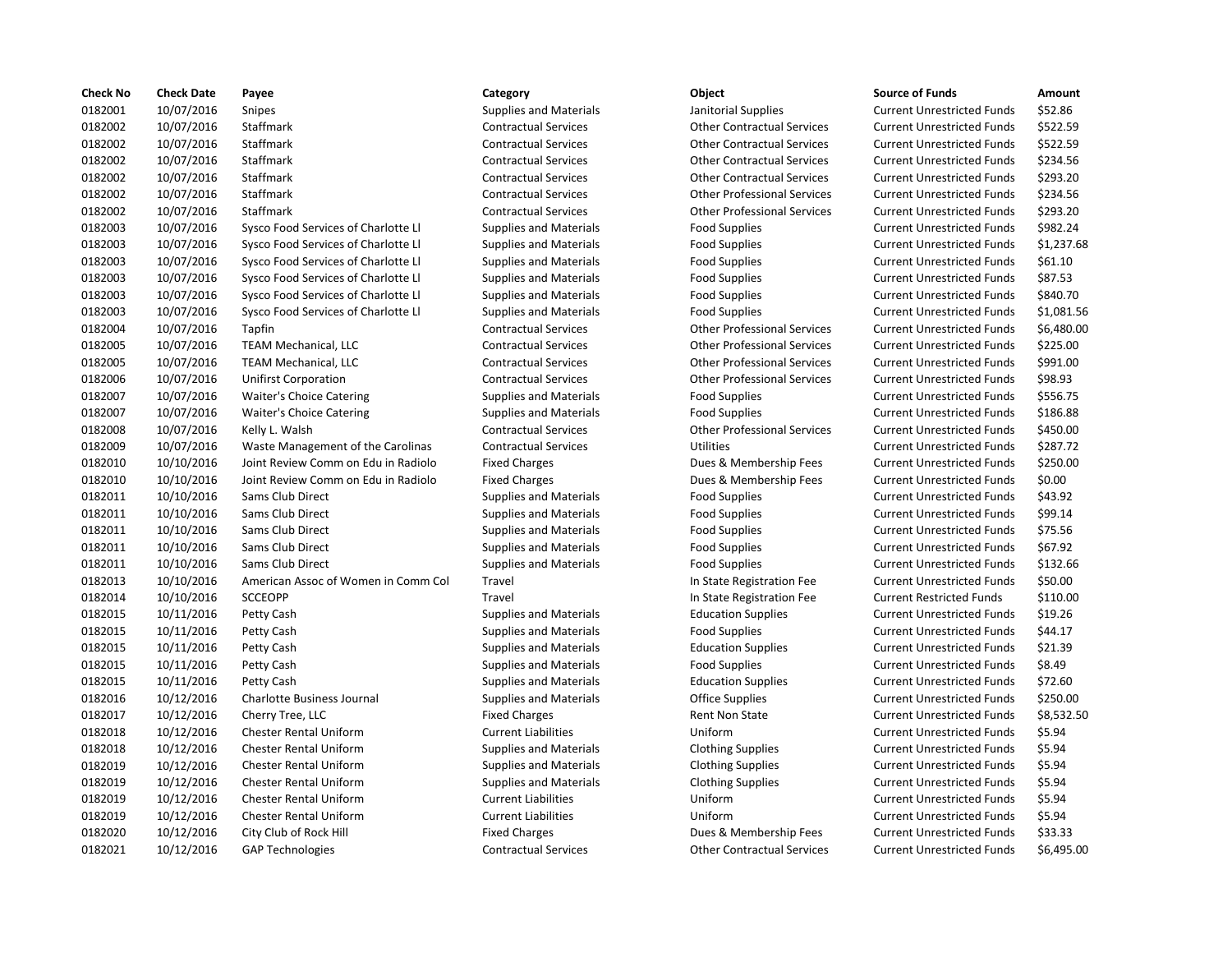| <b>Check No</b> | <b>Check Date</b>        | Payee                                     | Category                      | Object                             | <b>Source of Funds</b>            | Amount    |
|-----------------|--------------------------|-------------------------------------------|-------------------------------|------------------------------------|-----------------------------------|-----------|
| 0182022         | 10/12/2016               | Panera Llc                                | <b>Supplies and Materials</b> | <b>Food Supplies</b>               | <b>Current Unrestricted Funds</b> | \$102.75  |
| 0182023         | 10/12/2016               | Rotary Club of Rock Hill                  | <b>Fixed Charges</b>          | Dues & Membership Fees             | <b>Current Unrestricted Funds</b> | \$150.00  |
| 0182024         | 10/12/2016               | York Technical College Foundation         | <b>Fixed Charges</b>          | Rent Non State                     | <b>Current Unrestricted Funds</b> | \$1,666.6 |
| 0182024         | 10/12/2016               | York Technical College Foundation         | <b>Fixed Charges</b>          | <b>Rent Non State</b>              | <b>Current Unrestricted Funds</b> | \$3,082.3 |
| 0182024         | 10/12/2016               | York Technical College Foundation         | <b>Fixed Charges</b>          | <b>Rent Non State</b>              | <b>Current Unrestricted Funds</b> | \$1,607.5 |
| 0182027         | 10/12/2016               | Department of Administration              | <b>Supplies and Materials</b> | Postage                            | <b>Current Unrestricted Funds</b> | \$122.50  |
| 0182028         | 10/13/2016               | <b>B</b> and H Photo Video                | <b>Supplies and Materials</b> | <b>Office Supplies</b>             | <b>Current Unrestricted Funds</b> | \$447.95  |
| 0182029         | 10/13/2016               | Ontario Investments, Inc.                 | <b>Fixed Charges</b>          | Rental Data Processing Equip       | <b>Current Unrestricted Funds</b> | \$3,062.2 |
| 0182029         | 10/13/2016               | Ontario Investments, Inc.                 | <b>Fixed Charges</b>          | Rental Data Processing Equip       | <b>Current Unrestricted Funds</b> | \$3,062.2 |
| 0182029         | 10/13/2016               | Ontario Investments, Inc.                 | <b>Fixed Charges</b>          | Rental Data Processing Equip       | <b>Current Unrestricted Funds</b> | \$7,145.1 |
| 0182029         | 10/13/2016               | Ontario Investments, Inc.                 | <b>Fixed Charges</b>          | Rental Data Processing Equip       | <b>Current Unrestricted Funds</b> | \$7,145.1 |
| 0182030         | 10/13/2016               | Virco Inc                                 | <b>Supplies and Materials</b> | <b>Other Supplies</b>              | <b>Current Unrestricted Funds</b> | \$4,480.9 |
| 0182030         | 10/13/2016               | Virco Inc                                 | <b>Supplies and Materials</b> | <b>Other Supplies</b>              | <b>Current Unrestricted Funds</b> | \$266.50  |
| 0182030         | 10/13/2016               | Virco Inc                                 | <b>Supplies and Materials</b> | <b>Other Supplies</b>              | <b>Current Unrestricted Funds</b> | \$764.44  |
| 0182032         | 10/14/2016               | <b>Greater Clover Chamber of Commerce</b> | <b>Fixed Charges</b>          | Dues & Membership Fees             | <b>Current Unrestricted Funds</b> | \$85.00   |
| 0182037         | 10/17/2016               | Chester Metropolitan District             | <b>Contractual Services</b>   | <b>Utilities</b>                   | <b>Current Unrestricted Funds</b> | \$256.49  |
| 0182038         | 10/17/2016               | <b>Mann Travels</b>                       | <b>Fixed Charges</b>          | Dues & Membership Fees             | <b>Current Unrestricted Funds</b> | \$150.00  |
| 0182046         | 10/18/2016               | Surveillance, Resources, and Invest       | <b>Contractual Services</b>   | <b>Other Professional Services</b> | <b>Current Unrestricted Funds</b> | \$1,798.5 |
| 0182047         | 10/18/2016               | Chester Metropolitan District             | <b>Contractual Services</b>   | Utilities                          | <b>Current Unrestricted Funds</b> | \$698.32  |
| 0182048         | 10/18/2016               | Surveillance, Resources, and Invest       | <b>Contractual Services</b>   | <b>Other Professional Services</b> | <b>Current Unrestricted Funds</b> | \$981.00  |
| 0182049         | 10/18/2016               | Surveillance, Resources, and Invest       | <b>Contractual Services</b>   | <b>Other Professional Services</b> | <b>Current Unrestricted Funds</b> | \$1,417.  |
| 0182050         | 10/18/2016               | Surveillance, Resources, and Invest       | <b>Contractual Services</b>   | <b>Other Professional Services</b> | <b>Current Unrestricted Funds</b> | \$981.00  |
| 0182051         | 10/19/2016               | Cline Brandt Kochenower and Company       | <b>Contractual Services</b>   | Auditing, Acct, Fin. Services      | <b>Current Unrestricted Funds</b> | \$3,000.0 |
| 0182051         | 10/19/2016               | Cline Brandt Kochenower and Company       | <b>Contractual Services</b>   | Auditing, Acct, Fin. Services      | <b>Current Unrestricted Funds</b> | \$12,342  |
| 0182052         | 10/19/2016               | Mountain Measurement, Inc.                | <b>Fixed Charges</b>          | Dues & Membership Fees             | <b>Current Unrestricted Funds</b> | \$350.00  |
| 0182052         | 10/19/2016               | Mountain Measurement, Inc.                | <b>Fixed Charges</b>          | Dues & Membership Fees             | <b>Current Unrestricted Funds</b> | \$112.50  |
| 0182052         | 10/19/2016               | Mountain Measurement, Inc.                | <b>Fixed Charges</b>          | Dues & Membership Fees             | <b>Current Unrestricted Funds</b> | \$112.50  |
| 0182053         | 10/19/2016               | S C Chamber of Commerce                   | <b>Fixed Charges</b>          | Dues & Membership Fees             | <b>Current Unrestricted Funds</b> | \$500.00  |
| 0182054         | 10/19/2016               | <b>Bank of America</b>                    | <b>Current Liabilities</b>    | A/P Bank of America                | <b>Current Unrestricted Funds</b> | \$198,89  |
| 0182055         | 10/19/2016               | Kennesaw State University                 | Travel                        | Out of State Registration Fees     | <b>Current Unrestricted Funds</b> | \$379.00  |
| 0182056         | 10/20/2016               | Allfire Services, Llc                     | <b>Contractual Services</b>   | <b>Other Professional Services</b> | <b>Current Unrestricted Funds</b> | \$106.11  |
| 0182056         | 10/20/2016               | Allfire Services, Llc                     | <b>Contractual Services</b>   | <b>Other Professional Services</b> | <b>Current Unrestricted Funds</b> | \$1,017.5 |
| 0182057         | 10/20/2016               | Natl Assoc for the Edu of Young Chi       | <b>Fixed Charges</b>          | Dues & Membership Fees             | <b>Current Restricted Funds</b>   | \$75.00   |
| 0182058         | 10/20/2016               | Time Warner Cable Media Inc.              | <b>Contractual Services</b>   | Advertising                        | <b>Current Unrestricted Funds</b> | \$720.00  |
| 0182058         | 10/20/2016               | Time Warner Cable Media Inc.              | <b>Contractual Services</b>   | Advertising                        | <b>Current Unrestricted Funds</b> | \$6,545.0 |
| 0182058         | 10/20/2016               | Time Warner Cable Media Inc.              | <b>Contractual Services</b>   | Advertising                        | <b>Current Unrestricted Funds</b> | \$3,570.0 |
| 0182058         |                          | Time Warner Cable Media Inc.              | <b>Contractual Services</b>   | Advertising                        | <b>Current Unrestricted Funds</b> | \$7,720.0 |
| 0182067         | 10/20/2016<br>10/25/2016 | Adams Outdoor Advertising of Nc           | <b>Contractual Services</b>   |                                    | <b>Current Unrestricted Funds</b> | \$1,775.0 |
|                 |                          |                                           |                               | Advertising                        |                                   | \$183.62  |
| 0182068         | 10/25/2016               | Ameripride Services Inc                   | <b>Supplies and Materials</b> | <b>Major Supplies</b>              | <b>Current Unrestricted Funds</b> | \$4,262.5 |
| 0182069         | 10/25/2016               | <b>Bridge Interpreting Service</b>        | <b>Contractual Services</b>   | <b>Other Professional Services</b> | <b>Current Unrestricted Funds</b> |           |
| 0182070         | 10/25/2016               | Canon Solutions America Inc               | <b>Fixed Charges</b>          | <b>Rental Other</b>                | <b>Current Unrestricted Funds</b> | \$83.13   |
| 0182070         | 10/25/2016               | <b>Canon Solutions America Inc.</b>       | <b>Fixed Charges</b>          | Leased To Own Equip                | <b>Current Unrestricted Funds</b> | \$7,119.2 |
| 0182070         | 10/25/2016               | Canon Solutions America Inc               | <b>Supplies and Materials</b> | <b>Photocopy Supplies</b>          | <b>Current Unrestricted Funds</b> | \$320.36  |
| 0182071         | 10/25/2016               | Caretaker Management Service Inc          | <b>Contractual Services</b>   | <b>Other Professional Services</b> | <b>Current Unrestricted Funds</b> | \$500.00  |
| 0182071         | 10/25/2016               | Caretaker Management Service Inc          | <b>Contractual Services</b>   | <b>Other Professional Services</b> | <b>Current Unrestricted Funds</b> | \$2,000.0 |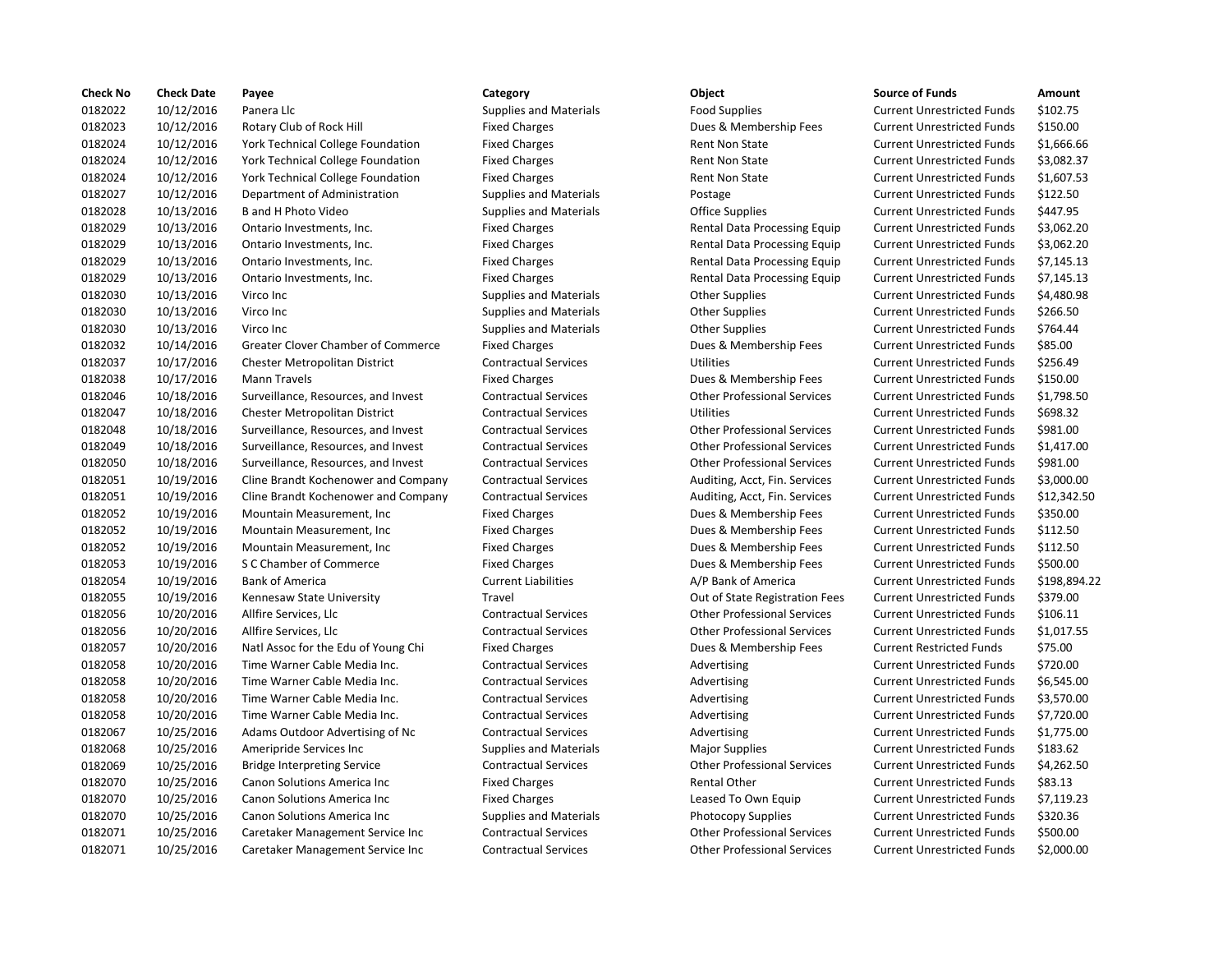| <b>Check No</b> | <b>Check Date</b> | Payee                            | Category                      | Object                             | <b>Source of Funds</b>            | Amount    |
|-----------------|-------------------|----------------------------------|-------------------------------|------------------------------------|-----------------------------------|-----------|
| 0182071         | 10/25/2016        | Caretaker Management Service Inc | <b>Contractual Services</b>   | <b>Other Professional Services</b> | <b>Current Unrestricted Funds</b> | \$950.00  |
| 0182071         | 10/25/2016        | Caretaker Management Service Inc | <b>Contractual Services</b>   | <b>Other Contractual Services</b>  | <b>Current Unrestricted Funds</b> | \$1,205.0 |
| 0182072         | 10/25/2016        | Carolina Couriers, LLC           | <b>Contractual Services</b>   | <b>Other Contractual Services</b>  | <b>Current Unrestricted Funds</b> | \$700.00  |
| 0182073         | 10/25/2016        | Carolina Elevator Service Inc    | <b>Contractual Services</b>   | <b>Other Contractual Services</b>  | <b>Current Unrestricted Funds</b> | \$395.00  |
| 0182074         | 10/25/2016        | <b>Carolina Golf Cars</b>        | <b>Contractual Services</b>   | General Repair                     | <b>Current Unrestricted Funds</b> | \$96.06   |
| 0182075         | 10/25/2016        | <b>Carrier Corporation</b>       | <b>Contractual Services</b>   | <b>Other Professional Services</b> | <b>Current Unrestricted Funds</b> | \$710.00  |
| 0182076         | 10/25/2016        | Chef's Catering                  | <b>Supplies and Materials</b> | <b>Food Supplies</b>               | <b>Current Unrestricted Funds</b> | \$165.40  |
| 0182077         | 10/25/2016        | The College Board                | <b>Supplies and Materials</b> | <b>Education Supplies</b>          | <b>Current Unrestricted Funds</b> | \$8,325.0 |
| 0182077         | 10/25/2016        | The College Board                | <b>Supplies and Materials</b> | <b>Education Supplies</b>          | <b>Current Unrestricted Funds</b> | \$30.00   |
| 0182077         | 10/25/2016        | The College Board                | <b>Supplies and Materials</b> | <b>Education Supplies</b>          | <b>Current Unrestricted Funds</b> | \$30.00   |
| 0182077         | 10/25/2016        | The College Board                | <b>Supplies and Materials</b> | <b>Education Supplies</b>          | <b>Current Unrestricted Funds</b> | \$7.00    |
| 0182078         | 10/25/2016        | Cox's Rock Hill Inc              | <b>Contractual Services</b>   | <b>Other Professional Services</b> | <b>Current Unrestricted Funds</b> | \$65.00   |
| 0182079         | 10/25/2016        | Crossroads Environmental, LLC    | <b>Contractual Services</b>   | <b>Other Professional Services</b> | <b>Current Unrestricted Funds</b> | \$687.80  |
| 0182080         | 10/25/2016        | Dade Paper and Bag Co            | <b>Supplies and Materials</b> | Janitorial Supplies                | <b>Current Unrestricted Funds</b> | \$2,129.2 |
| 0182081         | 10/25/2016        | Davis & Floyd, Inc.              | Permanent Improvements        | Fees, Arch, Eng & Other            | <b>Unexpended Plant</b>           | \$15,096  |
| 0182081         | 10/25/2016        | Davis & Floyd, Inc.              | Permanent Improvements        | Reimbursables                      | <b>Unexpended Plant</b>           | \$1,483.1 |
| 0182082         | 10/25/2016        | Dell Computer Corporation        | Equipment                     | Non Capitalized Equipment          | <b>Current Unrestricted Funds</b> | \$1,321.3 |
| 0182082         | 10/25/2016        | Dell Computer Corporation        | Equipment                     | Non Capitalized Equipment          | <b>Current Unrestricted Funds</b> | \$884.56  |
| 0182083         | 10/25/2016        | Ellucian Inc                     | <b>Contractual Services</b>   | <b>Other Professional Services</b> | <b>Current Unrestricted Funds</b> | \$5,644.5 |
| 0182083         | 10/25/2016        | Ellucian Inc                     | <b>Contractual Services</b>   | <b>Other Professional Services</b> | <b>Current Unrestricted Funds</b> | \$213.00  |
| 0182083         | 10/25/2016        | Ellucian Inc                     | <b>Contractual Services</b>   | <b>Other Professional Services</b> | <b>Current Unrestricted Funds</b> | \$639.00  |
| 0182083         | 10/25/2016        | Ellucian Inc                     | <b>Contractual Services</b>   | <b>Other Professional Services</b> | <b>Current Unrestricted Funds</b> | \$213.00  |
| 0182084         | 10/25/2016        | Fort Mill B B Q Comp.            | <b>Supplies and Materials</b> | <b>Food Supplies</b>               | <b>Current Unrestricted Funds</b> | \$443.58  |
| 0182085         | 10/25/2016        | Fortune Academy Inc              | <b>Contractual Services</b>   | <b>Other Professional Services</b> | <b>Current Unrestricted Funds</b> | \$4,426.0 |
| 0182085         | 10/25/2016        | Fortune Academy Inc              | <b>Contractual Services</b>   | <b>Other Professional Services</b> | <b>Current Unrestricted Funds</b> | \$5,547.6 |
| 0182086         | 10/25/2016        | Gateway Supply Company           | <b>Contractual Services</b>   | General Repair                     | <b>Current Unrestricted Funds</b> | \$149.15  |
| 0182087         | 10/25/2016        | Graybar Electric Co              | <b>Contractual Services</b>   | General Repair                     | <b>Current Unrestricted Funds</b> | \$74.76   |
| 0182088         | 10/25/2016        | <b>Herald Publishing</b>         | <b>Contractual Services</b>   | Advertising                        | <b>Current Unrestricted Funds</b> | \$420.00  |
| 0182089         | 10/25/2016        | Howard's Automotive, Llc         | <b>Contractual Services</b>   | General Repair                     | <b>Current Unrestricted Funds</b> | \$52.60   |
| 0182089         | 10/25/2016        | Howard's Automotive, Llc         | <b>Contractual Services</b>   | General Repair                     | <b>Current Unrestricted Funds</b> | \$140.40  |
| 0182089         | 10/25/2016        | Howard's Automotive, Llc         | <b>Contractual Services</b>   | General Repair                     | <b>Current Unrestricted Funds</b> | \$10.02   |
| 0182089         | 10/25/2016        | Howard's Automotive, Llc         | <b>Contractual Services</b>   | General Repair                     | <b>Current Unrestricted Funds</b> | \$153.00  |
| 0182089         | 10/25/2016        | Howard's Automotive, Llc         | <b>Contractual Services</b>   | General Repair                     | <b>Current Unrestricted Funds</b> | \$128.00  |
| 0182089         | 10/25/2016        | Howard's Automotive, Llc         | <b>Contractual Services</b>   | <b>General Repair</b>              | <b>Current Unrestricted Funds</b> | \$5.62    |
| 0182090         | 10/25/2016        | Interior Plantscapes Llc         | <b>Contractual Services</b>   | <b>Other Professional Services</b> | <b>Current Unrestricted Funds</b> | \$305.00  |
| 0182091         | 10/25/2016        | Interstate Towing and Recovery   | <b>Contractual Services</b>   | <b>Other Professional Services</b> | <b>Current Unrestricted Funds</b> | \$125.00  |
| 0182091         | 10/25/2016        | Interstate Towing and Recovery   | <b>Contractual Services</b>   | <b>Other Professional Services</b> | <b>Current Unrestricted Funds</b> | \$85.00   |
| 0182092         | 10/25/2016        | Love Security Services Inc       | <b>Contractual Services</b>   | <b>Other Contractual Services</b>  | <b>Current Unrestricted Funds</b> | \$653.40  |
| 0182092         | 10/25/2016        | Love Security Services Inc       | <b>Contractual Services</b>   | <b>Other Contractual Services</b>  | <b>Current Unrestricted Funds</b> | \$612.90  |
| 0182092         | 10/25/2016        | Love Security Services Inc       | <b>Contractual Services</b>   | <b>Other Contractual Services</b>  | <b>Current Unrestricted Funds</b> | \$642.60  |
| 0182093         | 10/25/2016        | Lowes Home Centers               | <b>Contractual Services</b>   | General Repair                     | <b>Current Unrestricted Funds</b> | \$259.44  |
| 0182094         | 10/25/2016        | <b>McWaters Inc</b>              | <b>Supplies and Materials</b> | <b>Other Supplies</b>              | <b>Current Unrestricted Funds</b> | \$1,654.0 |
| 0182094         | 10/25/2016        | McWaters Inc                     | <b>Supplies and Materials</b> | <b>Other Supplies</b>              | <b>Current Unrestricted Funds</b> | \$571.00  |
| 0182094         | 10/25/2016        | McWaters Inc                     | <b>Supplies and Materials</b> | <b>Other Supplies</b>              | <b>Current Unrestricted Funds</b> | \$416.00  |
| 0182095         | 10/25/2016        | <b>Melanie Rowe Catering</b>     | <b>Supplies and Materials</b> | <b>Food Supplies</b>               | <b>Current Unrestricted Funds</b> | \$2,028.7 |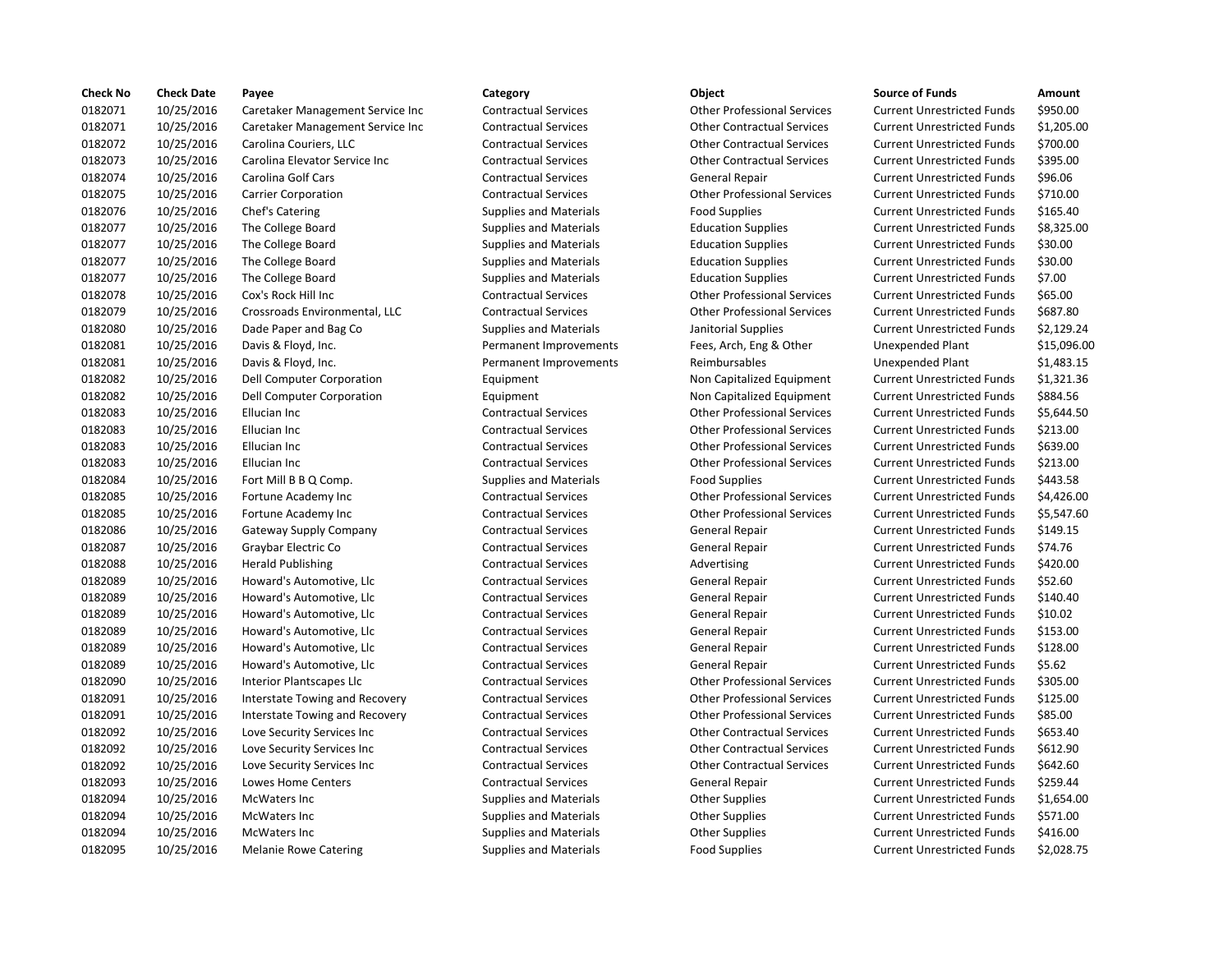| <b>Check No</b> | <b>Check Date</b> | Payee                               | Category                      | Object                             | <b>Source of Funds</b>            | Amount    |
|-----------------|-------------------|-------------------------------------|-------------------------------|------------------------------------|-----------------------------------|-----------|
| 0182095         | 10/25/2016        | <b>Melanie Rowe Catering</b>        | <b>Supplies and Materials</b> | <b>Food Supplies</b>               | <b>Current Unrestricted Funds</b> | \$3,540.3 |
| 0182096         | 10/25/2016        | Jeffrey A. Monroe                   | <b>Contractual Services</b>   | <b>Other Professional Services</b> | <b>Current Unrestricted Funds</b> | \$943.50  |
| 0182097         | 10/25/2016        | Palmetto Tire and Service           | <b>Contractual Services</b>   | <b>General Repair</b>              | <b>Current Unrestricted Funds</b> | \$567.82  |
| 0182098         | 10/25/2016        | Panera Llc                          | <b>Supplies and Materials</b> | <b>Food Supplies</b>               | <b>Current Unrestricted Funds</b> | \$227.70  |
| 0182099         | 10/25/2016        | Partnership Among S C Academic Libr | <b>Contractual Services</b>   | Data Processing Serv               | <b>Current Unrestricted Funds</b> | \$16,392  |
| 0182099         | 10/25/2016        | Partnership Among S C Academic Libr | <b>Contractual Services</b>   | Data Processing Serv               | <b>Current Unrestricted Funds</b> | \$3,600.0 |
| 0182100         | 10/25/2016        | P B Appleton Customer Care Serv     | <b>Supplies and Materials</b> | Postage                            | <b>Current Unrestricted Funds</b> | \$160.50  |
| 0182101         | 10/25/2016        | <b>Porter Paints</b>                | <b>Contractual Services</b>   | <b>General Repair</b>              | <b>Current Unrestricted Funds</b> | \$75.02   |
| 0182102         | 10/25/2016        | Praxair Distribution Inc            | <b>Supplies and Materials</b> | <b>Education Supplies</b>          | <b>Current Unrestricted Funds</b> | \$559.82  |
| 0182102         | 10/25/2016        | Praxair Distribution Inc            | <b>Supplies and Materials</b> | <b>Education Supplies</b>          | <b>Current Unrestricted Funds</b> | \$281.23  |
| 0182103         | 10/25/2016        | Record Storage Systems              | <b>Contractual Services</b>   | Data Processing Serv               | <b>Current Unrestricted Funds</b> | \$168.96  |
| 0182104         | 10/25/2016        | Rogers Grading Inc                  | <b>Contractual Services</b>   | <b>Other Professional Services</b> | <b>County Projects</b>            | \$7,400.0 |
| 0182105         | 10/25/2016        | <b>Snipes</b>                       | <b>Supplies and Materials</b> | Janitorial Supplies                | <b>Current Unrestricted Funds</b> | \$85.49   |
| 0182105         | 10/25/2016        | <b>Snipes</b>                       | <b>Supplies and Materials</b> | Janitorial Supplies                | <b>Current Unrestricted Funds</b> | \$19.26   |
| 0182106         | 10/25/2016        | Softdocs Inc                        | <b>Supplies and Materials</b> | <b>Office Supplies</b>             | <b>Current Unrestricted Funds</b> | \$0.01    |
| 0182106         | 10/25/2016        | Softdocs Inc                        | <b>Supplies and Materials</b> | <b>Office Supplies</b>             | <b>Current Unrestricted Funds</b> | \$207.75  |
| 0182106         | 10/25/2016        | Softdocs Inc                        | <b>Supplies and Materials</b> | <b>Office Supplies</b>             | <b>Current Unrestricted Funds</b> | \$39.52   |
| 0182107         | 10/25/2016        | Solarwinds Inc                      | <b>Contractual Services</b>   | <b>Other Contractual Services</b>  | <b>Current Unrestricted Funds</b> | \$144.00  |
| 0182108         | 10/25/2016        | Spartanburg Community College       | <b>Contractual Services</b>   | Data Processing Serv               | <b>Current Unrestricted Funds</b> | \$16,299  |
| 0182109         | 10/25/2016        | Staffmark                           | <b>Contractual Services</b>   | <b>Other Contractual Services</b>  | <b>Current Unrestricted Funds</b> | \$522.59  |
| 0182109         | 10/25/2016        | Staffmark                           | <b>Contractual Services</b>   | <b>Other Contractual Services</b>  | <b>Current Unrestricted Funds</b> | \$522.59  |
| 0182109         | 10/25/2016        | Staffmark                           | <b>Contractual Services</b>   | <b>Other Professional Services</b> | <b>Current Unrestricted Funds</b> | \$293.20  |
| 0182109         | 10/25/2016        | Staffmark                           | <b>Contractual Services</b>   | <b>Other Professional Services</b> | <b>Current Unrestricted Funds</b> | \$249.22  |
| 0182109         | 10/25/2016        | Staffmark                           | <b>Contractual Services</b>   | <b>Other Contractual Services</b>  | <b>Current Unrestricted Funds</b> | \$293.20  |
| 0182109         | 10/25/2016        | Staffmark                           | <b>Contractual Services</b>   | <b>Other Contractual Services</b>  | <b>Current Unrestricted Funds</b> | \$249.22  |
| 0182110         | 10/25/2016        | Stericycle Inc                      | <b>Contractual Services</b>   | <b>Other Professional Services</b> | <b>Current Unrestricted Funds</b> | \$75.72   |
| 0182110         | 10/25/2016        | Stericycle Inc                      | <b>Contractual Services</b>   | <b>Other Professional Services</b> | <b>Current Unrestricted Funds</b> | \$282.67  |
| 0182110         | 10/25/2016        | Stericycle Inc                      | <b>Contractual Services</b>   | <b>Other Professional Services</b> | <b>Current Unrestricted Funds</b> | \$131.24  |
| 0182110         | 10/25/2016        | Stericycle Inc                      | <b>Contractual Services</b>   | <b>Other Professional Services</b> | <b>Current Unrestricted Funds</b> | \$15.14   |
| 0182111         | 10/25/2016        | Strata Information Group Inc.       | <b>Contractual Services</b>   | <b>Other Professional Services</b> | <b>Current Unrestricted Funds</b> | \$742.50  |
| 0182111         | 10/25/2016        | Strata Information Group Inc.       | <b>Contractual Services</b>   | <b>Other Contractual Services</b>  | <b>Current Unrestricted Funds</b> | \$2,062.5 |
| 0182112         | 10/25/2016        | <b>Terminix Service Inc</b>         | <b>Contractual Services</b>   | <b>Other Contractual Services</b>  | <b>Current Unrestricted Funds</b> | \$91.37   |
| 0182112         | 10/25/2016        | Terminix Service Inc                | <b>Contractual Services</b>   | <b>Other Contractual Services</b>  | <b>Current Unrestricted Funds</b> | \$55.84   |
| 0182113         | 10/25/2016        | Time Warner Cable Media Inc.        | <b>Contractual Services</b>   | Advertising                        | <b>Current Unrestricted Funds</b> | \$2,160.0 |
| 0182113         | 10/25/2016        | Time Warner Cable Media Inc.        | <b>Contractual Services</b>   | Advertising                        | <b>Current Unrestricted Funds</b> | \$1,187   |
| 0182113         | 10/25/2016        | Time Warner Cable Media Inc.        | <b>Contractual Services</b>   | Advertising                        | <b>Current Unrestricted Funds</b> | \$55.00   |
| 0182114         | 10/25/2016        | Turnitin, LLC                       | <b>Contractual Services</b>   | <b>Other Professional Services</b> | <b>Current Unrestricted Funds</b> | \$1,500.0 |
| 0182114         | 10/25/2016        | Turnitin, LLC                       | <b>Contractual Services</b>   | <b>Other Professional Services</b> | <b>Current Unrestricted Funds</b> | \$12,827  |
| 0182115         | 10/25/2016        | U Save Auto Rental                  | Travel                        | Travel                             | <b>Current Unrestricted Funds</b> | \$38.10   |
| 0182115         | 10/25/2016        | U Save Auto Rental                  | Travel                        | Travel                             | <b>Current Unrestricted Funds</b> | \$50.71   |
| 0182115         | 10/25/2016        | U Save Auto Rental                  | Travel                        | Travel                             | <b>Current Unrestricted Funds</b> | \$76.20   |
| 0182115         | 10/25/2016        | U Save Auto Rental                  | Travel                        | Travel                             | <b>Current Unrestricted Funds</b> | \$117.99  |
| 0182116         | 10/25/2016        | <b>Unifirst Corporation</b>         | <b>Contractual Services</b>   | <b>Other Professional Services</b> | <b>Current Unrestricted Funds</b> | \$98.93   |
| 0182118         | 10/25/2016        | United Refrigeration Inc            | <b>Contractual Services</b>   | General Repair                     | <b>Current Unrestricted Funds</b> | \$824.97  |
| 0182119         | 10/25/2016        | Valley Proteins, Inc.               | <b>Contractual Services</b>   | <b>Other Professional Services</b> | <b>Current Unrestricted Funds</b> | \$275.00  |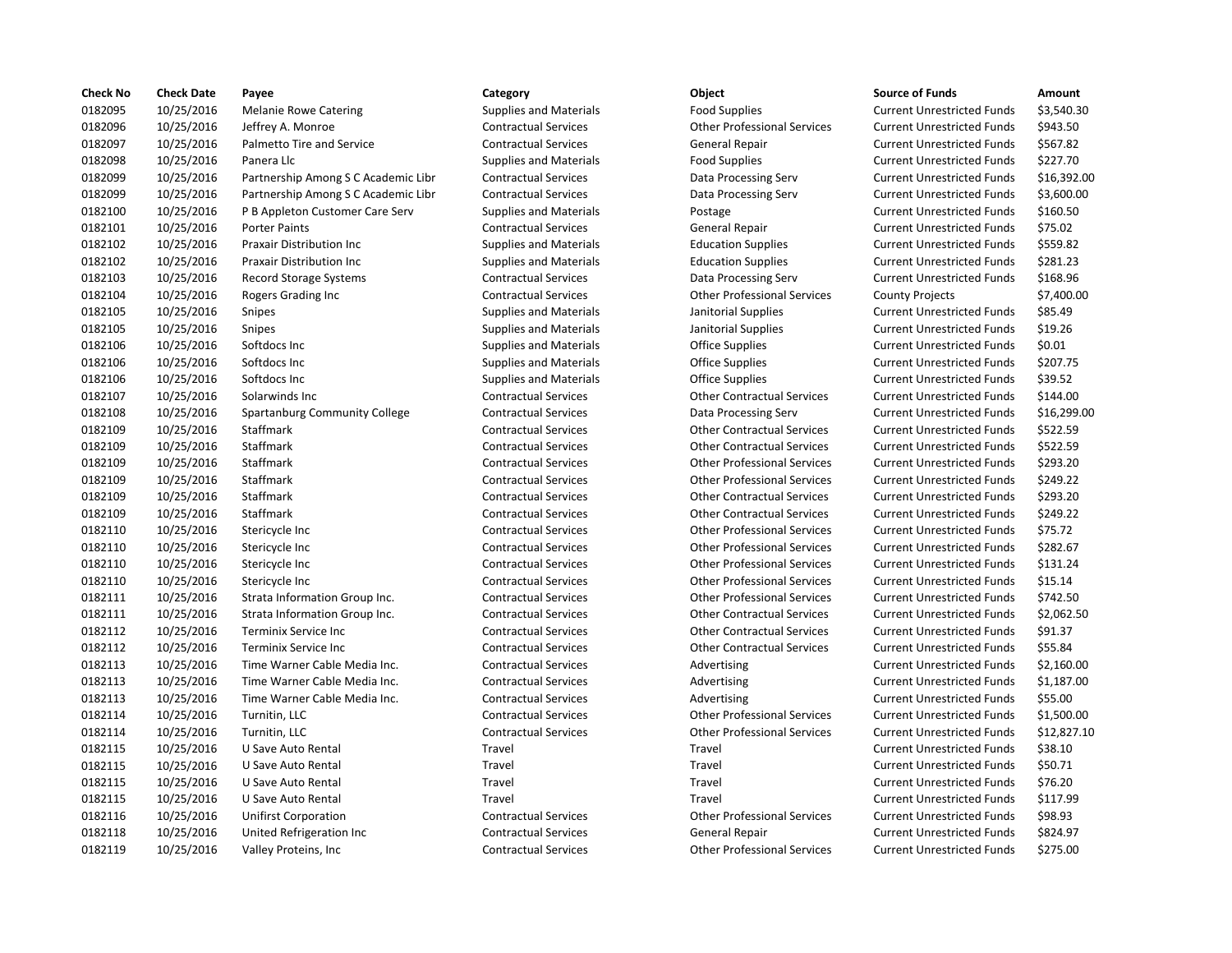| <b>Check No</b> | <b>Check Date</b> | Payee                               | Category                    | Object                             | <b>Source of Funds</b>            | Amount    |
|-----------------|-------------------|-------------------------------------|-----------------------------|------------------------------------|-----------------------------------|-----------|
| 0182120         | 10/25/2016        | Watson Tate Savory Architects Inc   | Permanent Improvements      | Reimbursables                      | <b>Unexpended Plant</b>           | \$24.42   |
| 0182121         | 10/25/2016        | <b>West Group</b>                   | Equipment                   | Library Books, Maps & Film         | <b>Current Unrestricted Funds</b> | \$596.79  |
| 0182122         | 10/25/2016        | Xerox Corporation                   | <b>Fixed Charges</b>        | Leased To Own Equip                | <b>Current Unrestricted Funds</b> | \$275.19  |
| 0182122         | 10/25/2016        | Xerox Corporation                   | <b>Fixed Charges</b>        | Leased To Own Equip                | <b>Current Unrestricted Funds</b> | \$782.99  |
| 0182123         | 10/25/2016        | Youvisit Llc                        | <b>Contractual Services</b> | <b>Other Professional Services</b> | <b>Current Unrestricted Funds</b> | \$1,526.0 |
| 0182124         | 10/25/2016        | SCCEOPP                             | Travel                      | In State Registration Fee          | <b>Current Restricted Funds</b>   | \$135.00  |
| 0182124         | 10/25/2016        | <b>SCCEOPP</b>                      | Travel                      | In State Registration Fee          | <b>Current Restricted Funds</b>   | \$135.00  |
| 0182125         | 10/25/2016        | <b>Business Card</b>                | Travel                      | Out of State Lodging               | <b>Current Restricted Funds</b>   | \$702.00  |
| 0182125         | 10/25/2016        | <b>Business Card</b>                | Travel                      | Out of State Lodging               | <b>Current Restricted Funds</b>   | \$778.00  |
| 0182125         | 10/25/2016        | <b>Business Card</b>                | Travel                      | Out of State Lodging               | <b>Current Restricted Funds</b>   | \$735.90  |
| 0182125         | 10/25/2016        | <b>Business Card</b>                | Travel                      | Out of State Other Trans           | <b>Current Unrestricted Funds</b> | \$31.00   |
| 0182125         | 10/25/2016        | <b>Business Card</b>                | Travel                      | Out of State Other Trans           | <b>Current Unrestricted Funds</b> | \$31.00   |
| 0182126         | 10/26/2016        | Career Step Llc                     | <b>Contractual Services</b> | <b>Other Professional Services</b> | <b>Current Unrestricted Funds</b> | \$2,538.9 |
| 0182126         | 10/26/2016        | Career Step Llc                     | <b>Contractual Services</b> | <b>Other Professional Services</b> | <b>Current Unrestricted Funds</b> | \$2,156.0 |
| 0182126         | 10/26/2016        | Career Step Llc                     | <b>Contractual Services</b> | <b>Other Professional Services</b> | <b>Current Unrestricted Funds</b> | \$3,354.8 |
| 0182127         | 10/26/2016        | <b>Herald Publishing</b>            | <b>Contractual Services</b> | Advertising                        | <b>Current Unrestricted Funds</b> | \$37.44   |
| 0182128         | 10/26/2016        | Lancaster News                      | <b>Contractual Services</b> | Advertising                        | <b>Current Unrestricted Funds</b> | \$1,783.4 |
| 0182128         | 10/26/2016        | Lancaster News                      | <b>Contractual Services</b> | Advertising                        | <b>Current Unrestricted Funds</b> | \$0.00    |
| 0182128         | 10/26/2016        | Lancaster News                      | <b>Contractual Services</b> | Advertising                        | <b>Current Unrestricted Funds</b> | \$0.00    |
| 0182129         | 10/26/2016        | North Carolina Association of Stude | <b>Fixed Charges</b>        | Dues & Membership Fees             | <b>Current Unrestricted Funds</b> | \$25.00   |
| 0182130         | 10/26/2016        | Time Warner Cable Media Inc.        | <b>Contractual Services</b> | Advertising                        | <b>Current Unrestricted Funds</b> | \$3,570.0 |
| 0182131         | 10/26/2016        | <b>Business Card</b>                | Travel                      | Out of State Lodging               | <b>Current Unrestricted Funds</b> | \$1,039.8 |
| 0182131         | 10/26/2016        | <b>Business Card</b>                | Travel                      | Out of State Lodging               | <b>Current Unrestricted Funds</b> | \$262.21  |
| 0182131         | 10/26/2016        | <b>Business Card</b>                | Travel                      | Out of State Lodging               | <b>Current Unrestricted Funds</b> | \$733.06  |
| 0182131         | 10/26/2016        | <b>Business Card</b>                | Travel                      | Out of State Lodging               | <b>Current Unrestricted Funds</b> | \$980.12  |
| 0182131         | 10/26/2016        | <b>Business Card</b>                | Travel                      | Out of State Lodging               | <b>Current Unrestricted Funds</b> | \$980.12  |
| 0182131         | 10/26/2016        | <b>Business Card</b>                | Travel                      | Out of State Lodging               | <b>Current Unrestricted Funds</b> | \$134.17  |
| 0182131         | 10/26/2016        | <b>Business Card</b>                | Travel                      | Out of State Lodging               | <b>Current Unrestricted Funds</b> | \$733.05  |
| 0182131         | 10/26/2016        | <b>Business Card</b>                | Travel                      | Out of State Lodging               | <b>Current Unrestricted Funds</b> | \$774.04  |
| 0182131         | 10/26/2016        | <b>Business Card</b>                | Travel                      | In State Lodging                   | <b>Current Unrestricted Funds</b> | \$145.76  |
| 0182131         | 10/26/2016        | <b>Business Card</b>                | Travel                      | In State Lodging                   | <b>Current Unrestricted Funds</b> | \$217.51  |
| 0182131         | 10/26/2016        | <b>Business Card</b>                | Travel                      | In State Lodging                   | <b>Current Unrestricted Funds</b> | \$15.00   |
| 0182131         | 10/26/2016        | <b>Business Card</b>                | Travel                      | Out of State Lodging               | <b>Current Unrestricted Funds</b> | \$0.02    |
| 0182131         | 10/26/2016        | <b>Business Card</b>                | Travel                      | Out of State Lodging               | <b>Current Unrestricted Funds</b> | \$549.79  |
| 0182131         | 10/26/2016        | <b>Business Card</b>                | Travel                      | Out of State Lodging               | <b>Current Unrestricted Funds</b> | \$733.04  |
| 0182131         | 10/26/2016        | <b>Business Card</b>                | Travel                      | In State Lodging                   | <b>Current Unrestricted Funds</b> | \$305.00  |
| 0182131         | 10/26/2016        | <b>Business Card</b>                | Travel                      | In State Lodging                   | <b>Current Unrestricted Funds</b> | \$285.00  |
| 0182131         | 10/26/2016        | <b>Business Card</b>                | Travel                      | Out of State Lodging               | <b>Current Unrestricted Funds</b> | \$909.68  |
| 0182131         | 10/26/2016        | <b>Business Card</b>                | Travel                      | Out of State Other Trans           | <b>Current Unrestricted Funds</b> | \$102.22  |
| 0182131         | 10/26/2016        | <b>Business Card</b>                | Travel                      | In State Priv Auto                 | <b>Current Unrestricted Funds</b> | \$141.59  |
| 0182131         | 10/26/2016        | <b>Business Card</b>                | Travel                      | Out of State Misc Travel           | <b>Current Unrestricted Funds</b> | \$35.00   |
| 0182131         | 10/26/2016        | <b>Business Card</b>                | <b>Contractual Services</b> | <b>Other Contractual Services</b>  | <b>Current Unrestricted Funds</b> | \$661.08  |
| 0182132         | 10/26/2016        | Chester Metropolitan District       | <b>Contractual Services</b> | <b>Utilities</b>                   | <b>Current Unrestricted Funds</b> | \$90.43   |
| 0182133         | 10/26/2016        | Assoc of Surgical Technologists     | <b>Fixed Charges</b>        | Dues & Membership Fees             | <b>Current Unrestricted Funds</b> | \$75.00   |
| 0182133         | 10/26/2016        | Assoc of Surgical Technologists     | <b>Fixed Charges</b>        | Dues & Membership Fees             | <b>Current Unrestricted Funds</b> | \$75.00   |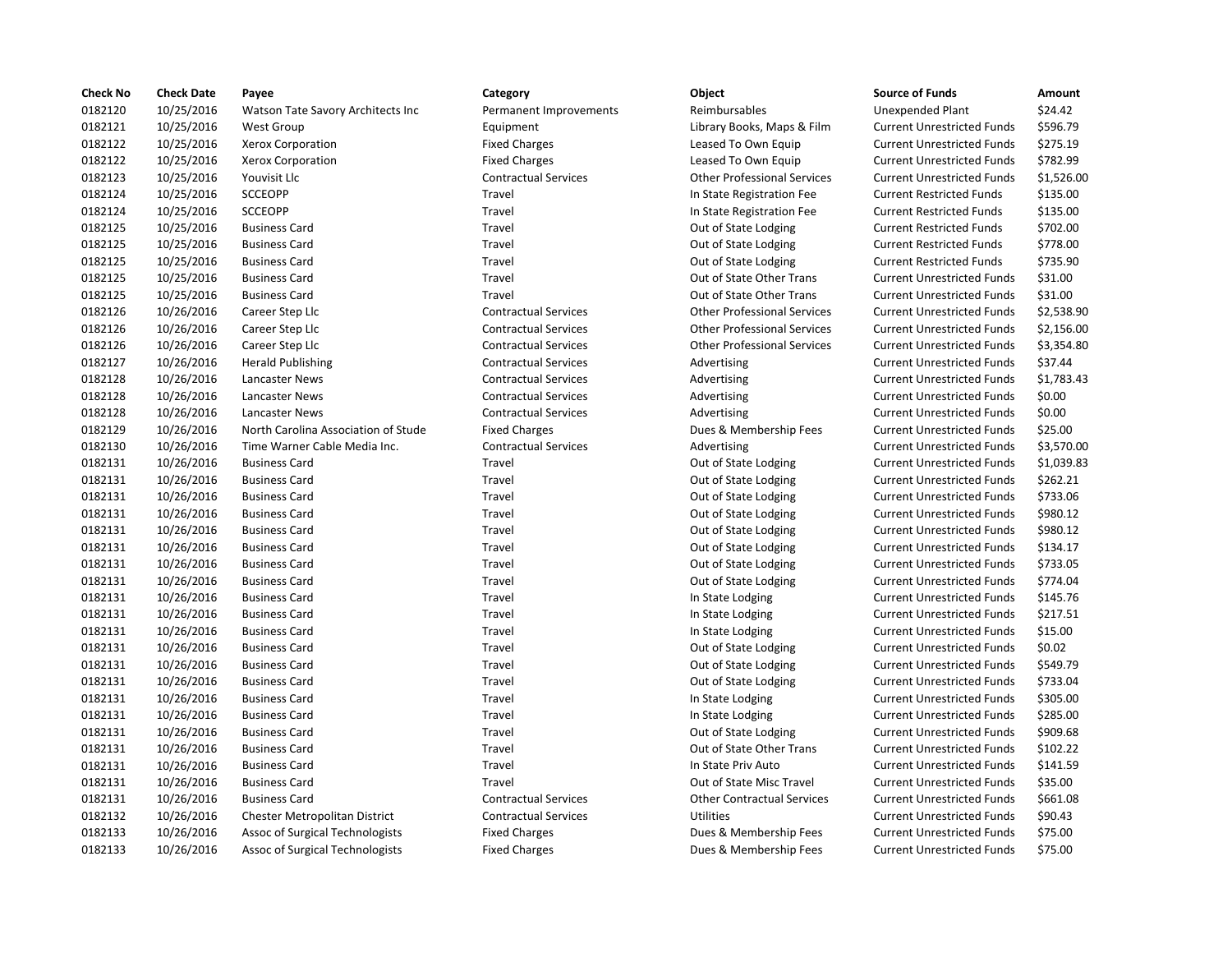| <b>Check No</b> | <b>Check Date</b> | Payee                               | Category                         | Object                             | <b>Source of Funds</b>            | Amount    |
|-----------------|-------------------|-------------------------------------|----------------------------------|------------------------------------|-----------------------------------|-----------|
| 0182134         | 10/26/2016        | S C State Board for Tech and Comp E | <b>Current Liabilities</b>       | <b>Worker's Comp Matching</b>      | <b>Current Unrestricted Funds</b> | \$135,83  |
| 0182135         | 10/26/2016        | Standard Insurance Co               | <b>Benefits</b>                  | Social Security                    | <b>Current Unrestricted Funds</b> | \$61.20   |
| 0182136         | 10/26/2016        | Surveillance, Resources, and Invest | <b>Contractual Services</b>      | <b>Other Professional Services</b> | <b>Current Unrestricted Funds</b> | \$763.00  |
| 0182137         | 10/26/2016        | Surveillance, Resources, and Invest | Op Revenue - Other Current Unres | SRI                                | <b>Current Unrestricted Funds</b> | \$54.50   |
| 0182137         | 10/26/2016        | Surveillance, Resources, and Invest | Op Revenue - Other Current Unres | SRI                                | <b>Current Unrestricted Funds</b> | \$54.50   |
| 0182137         | 10/26/2016        | Surveillance, Resources, and Invest | Op Revenue - Other Current Unres | SRI                                | <b>Current Unrestricted Funds</b> | \$327.00  |
| 0182137         | 10/26/2016        | Surveillance, Resources, and Invest | Op Revenue - Other Current Unres | SRI                                | <b>Current Unrestricted Funds</b> | \$163.50  |
| 0182137         | 10/26/2016        | Surveillance, Resources, and Invest | Op Revenue - Other Current Unres | SRI                                | <b>Current Unrestricted Funds</b> | \$109.00  |
| 0182138         | 10/26/2016        | Surveillance, Resources, and Invest | Op Revenue - Other Current Unres | SRI                                | <b>Current Unrestricted Funds</b> | \$5,395.5 |
| 0182138         | 10/26/2016        | Surveillance, Resources, and Invest | Op Revenue - Other Current Unres | SRI                                | <b>Current Unrestricted Funds</b> | \$1,144.5 |
| 0182139         | 10/27/2016        | SHUTTERSTOCK, INC                   | <b>Supplies and Materials</b>    | Photographic & Audio Vs. Sup.      | <b>Current Unrestricted Funds</b> | \$2,388.0 |
| 0182140         | 10/27/2016        | Rock Hill Economic Development Corp | <b>Fixed Charges</b>             | Dues & Membership Fees             | <b>Current Unrestricted Funds</b> | \$20.00   |
| 0182140         | 10/27/2016        | Rock Hill Economic Development Corp | <b>Fixed Charges</b>             | Dues & Membership Fees             | <b>Current Unrestricted Funds</b> | \$20.00   |
| 0182140         | 10/27/2016        | Rock Hill Economic Development Corp | <b>Fixed Charges</b>             | Dues & Membership Fees             | <b>Current Unrestricted Funds</b> | \$20.00   |
| 0182141         | 10/27/2016        | York County Regional Chamber of Com | <b>Fixed Charges</b>             | Dues & Membership Fees             | <b>Current Unrestricted Funds</b> | \$60.00   |
| 0182141         | 10/27/2016        | York County Regional Chamber of Com | <b>Fixed Charges</b>             | Dues & Membership Fees             | <b>Current Unrestricted Funds</b> | \$0.00    |
| 0182141         | 10/27/2016        | York County Regional Chamber of Com | <b>Fixed Charges</b>             | Dues & Membership Fees             | <b>Current Unrestricted Funds</b> | \$0.00    |
| 0182141         | 10/27/2016        | York County Regional Chamber of Com | <b>Fixed Charges</b>             | Dues & Membership Fees             | <b>Current Unrestricted Funds</b> | \$0.00    |
| E0007203        | 10/05/2016        | <b>YTC Employee</b>                 | Travel                           | In State Priv Auto                 | <b>Current Unrestricted Funds</b> | \$11.00   |
| E0007204        | 10/05/2016        | <b>YTC Employee</b>                 | Travel                           | In State Priv Auto                 | <b>Current Unrestricted Funds</b> | \$66.59   |
| E0007204        | 10/05/2016        | <b>YTC Employee</b>                 | Travel                           | Out of State Priv Auto             | <b>Current Unrestricted Funds</b> | \$13.38   |
| E0007205        | 10/12/2016        | <b>YTC Employee</b>                 | Travel                           | In State Priv Auto                 | <b>Current Unrestricted Funds</b> | \$237.60  |
| E0007206        | 10/12/2016        | <b>YTC Employee</b>                 | Travel                           | In State Priv Auto                 | <b>Current Unrestricted Funds</b> | \$59.00   |
| E0007207        | 10/12/2016        | <b>YTC Employee</b>                 | Travel                           | In State Priv Auto                 | <b>Current Unrestricted Funds</b> | \$18.02   |
| E0007208        | 10/12/2016        | <b>YTC Employee</b>                 | Travel                           | In State Priv Auto                 | <b>Current Unrestricted Funds</b> | \$139.78  |
| E0007209        | 10/12/2016        | <b>YTC Employee</b>                 | Travel                           | In State Priv Auto                 | <b>Current Unrestricted Funds</b> | \$81.53   |
| E0007210        | 10/12/2016        | <b>YTC Employee</b>                 | Travel                           | In State Priv Auto                 | <b>Current Unrestricted Funds</b> | \$23.62   |
| E0007211        | 10/12/2016        | <b>YTC</b> Employee                 | Travel                           | Travel                             | <b>Current Unrestricted Funds</b> | \$23.60   |
| E0007212        | 10/12/2016        | <b>YTC Employee</b>                 | Travel                           | In State Priv Auto                 | <b>Current Unrestricted Funds</b> | \$90.00   |
| E0007213        | 10/12/2016        | <b>YTC Employee</b>                 | Travel                           | In State Priv Auto                 | <b>Current Unrestricted Funds</b> | \$72.34   |
| E0007213        | 10/12/2016        | <b>YTC Employee</b>                 | Travel                           | Non Deductible Meals               | <b>Current Unrestricted Funds</b> | \$7.00    |
| E0007214        | 10/12/2016        | <b>YTC Employee</b>                 | Travel                           | In State Priv Auto                 | <b>Current Unrestricted Funds</b> | \$289.85  |
| E0007215        | 10/19/2016        | <b>YTC Employee</b>                 | Travel                           | In State Priv Auto                 | <b>Current Unrestricted Funds</b> | \$16.70   |
| E0007216        | 10/24/2016        | <b>YTC Employee</b>                 | Travel                           | In State Priv Auto                 | <b>Current Unrestricted Funds</b> | \$22.40   |
| E0007217        | 10/24/2016        | <b>YTC</b> Employee                 | Travel                           | In State Priv Auto                 | <b>Current Unrestricted Funds</b> | \$10.50   |
| E0007218        | 10/24/2016        | <b>YTC Employee</b>                 | Travel                           | Out of State Meals                 | <b>Current Unrestricted Funds</b> | \$25.00   |
| E0007218        | 10/24/2016        | <b>YTC Employee</b>                 | Travel                           | Out of State Priv Auto             | <b>Current Unrestricted Funds</b> | \$238.00  |
| E0007219        | 10/24/2016        | <b>YTC Employee</b>                 | Travel                           | In State Priv Auto                 | <b>Current Unrestricted Funds</b> | \$10.70   |
| E0007220        | 10/24/2016        | <b>YTC Employee</b>                 | Travel                           | In State Priv Auto                 | <b>Current Unrestricted Funds</b> | \$12.00   |
| E0007221        | 10/24/2016        | <b>YTC Employee</b>                 | Travel                           | Out of State Priv Auto             | <b>Current Unrestricted Funds</b> | \$25.00   |
| E0007221        | 10/24/2016        | <b>YTC Employee</b>                 | Travel                           | Out of State Meals                 | <b>Current Unrestricted Funds</b> | \$98.00   |
| E0007222        | 10/24/2016        | <b>YTC Employee</b>                 | Travel                           | In State Priv Auto                 | <b>Current Unrestricted Funds</b> | \$213.80  |
| E0007223        | 10/24/2016        | <b>YTC Employee</b>                 | Travel                           | In State Meals                     | <b>Current Unrestricted Funds</b> | \$45.00   |
| E0007223        | 10/24/2016        | <b>YTC Employee</b>                 | Travel                           | In State Priv Auto                 | <b>Current Unrestricted Funds</b> | \$205.00  |
| E0007223        | 10/24/2016        | <b>YTC Employee</b>                 | Travel                           | In State Lodging                   | <b>Current Unrestricted Funds</b> | \$355.75  |

|    | Category                         | Object                             | <b>Source of Funds</b>            | Amount    |
|----|----------------------------------|------------------------------------|-----------------------------------|-----------|
|    | <b>Current Liabilities</b>       | <b>Worker's Comp Matching</b>      | <b>Current Unrestricted Funds</b> | \$135,83  |
|    | <b>Benefits</b>                  | Social Security                    | <b>Current Unrestricted Funds</b> | \$61.20   |
|    | <b>Contractual Services</b>      | <b>Other Professional Services</b> | <b>Current Unrestricted Funds</b> | \$763.00  |
|    | Op Revenue - Other Current Unres | SRI                                | <b>Current Unrestricted Funds</b> | \$54.50   |
|    | Op Revenue - Other Current Unres | SRI                                | <b>Current Unrestricted Funds</b> | \$54.50   |
|    | Op Revenue - Other Current Unres | SRI                                | <b>Current Unrestricted Funds</b> | \$327.00  |
|    | Op Revenue - Other Current Unres | SRI                                | <b>Current Unrestricted Funds</b> | \$163.50  |
|    | Op Revenue - Other Current Unres | SRI                                | <b>Current Unrestricted Funds</b> | \$109.00  |
|    | Op Revenue - Other Current Unres | SRI                                | <b>Current Unrestricted Funds</b> | \$5,395.5 |
|    | Op Revenue - Other Current Unres | SRI                                | <b>Current Unrestricted Funds</b> | \$1,144.5 |
|    | <b>Supplies and Materials</b>    | Photographic & Audio Vs. Sup.      | <b>Current Unrestricted Funds</b> | \$2,388.0 |
| rp | <b>Fixed Charges</b>             | Dues & Membership Fees             | <b>Current Unrestricted Funds</b> | \$20.00   |
| rp | <b>Fixed Charges</b>             | Dues & Membership Fees             | <b>Current Unrestricted Funds</b> | \$20.00   |
| rp | <b>Fixed Charges</b>             | Dues & Membership Fees             | <b>Current Unrestricted Funds</b> | \$20.00   |
| ,m | <b>Fixed Charges</b>             | Dues & Membership Fees             | <b>Current Unrestricted Funds</b> | \$60.00   |
| m  | <b>Fixed Charges</b>             | Dues & Membership Fees             | <b>Current Unrestricted Funds</b> | \$0.00    |
| 'n | <b>Fixed Charges</b>             | Dues & Membership Fees             | <b>Current Unrestricted Funds</b> | \$0.00    |
| 'n | <b>Fixed Charges</b>             | Dues & Membership Fees             | <b>Current Unrestricted Funds</b> | \$0.00    |
|    | Travel                           | In State Priv Auto                 | <b>Current Unrestricted Funds</b> | \$11.00   |
|    | Travel                           | In State Priv Auto                 | <b>Current Unrestricted Funds</b> | \$66.59   |
|    | Travel                           | Out of State Priv Auto             | <b>Current Unrestricted Funds</b> | \$13.38   |
|    | Travel                           | In State Priv Auto                 | <b>Current Unrestricted Funds</b> | \$237.60  |
|    | Travel                           | In State Priv Auto                 | <b>Current Unrestricted Funds</b> | \$59.00   |
|    | Travel                           | In State Priv Auto                 | <b>Current Unrestricted Funds</b> | \$18.02   |
|    | Travel                           | In State Priv Auto                 | <b>Current Unrestricted Funds</b> | \$139.78  |
|    | Travel                           | In State Priv Auto                 | <b>Current Unrestricted Funds</b> | \$81.53   |
|    | Travel                           | In State Priv Auto                 | <b>Current Unrestricted Funds</b> | \$23.62   |
|    | <b>Travel</b>                    | Travel                             | <b>Current Unrestricted Funds</b> | \$23.60   |
|    | Travel                           | In State Priv Auto                 | <b>Current Unrestricted Funds</b> | \$90.00   |
|    | <b>Travel</b>                    | In State Priv Auto                 | <b>Current Unrestricted Funds</b> | \$72.34   |
|    | Travel                           | Non Deductible Meals               | <b>Current Unrestricted Funds</b> | \$7.00    |
|    | Travel                           | In State Priv Auto                 | <b>Current Unrestricted Funds</b> | \$289.85  |
|    | Travel                           | In State Priv Auto                 | <b>Current Unrestricted Funds</b> | \$16.70   |
|    | Travel                           | In State Priv Auto                 | <b>Current Unrestricted Funds</b> | \$22.40   |
|    | Travel                           | In State Priv Auto                 | <b>Current Unrestricted Funds</b> | \$10.50   |
|    | Travel                           | Out of State Meals                 | <b>Current Unrestricted Funds</b> | \$25.00   |
|    | <b>Travel</b>                    | Out of State Priv Auto             | <b>Current Unrestricted Funds</b> | \$238.00  |
|    | Travel                           | In State Priv Auto                 | <b>Current Unrestricted Funds</b> | \$10.70   |
|    | Travel                           | In State Priv Auto                 | <b>Current Unrestricted Funds</b> | \$12.00   |
|    | Travel                           | Out of State Priv Auto             | <b>Current Unrestricted Funds</b> | \$25.00   |
|    | Travel                           | Out of State Meals                 | <b>Current Unrestricted Funds</b> | \$98.00   |
|    | Travel                           | In State Priv Auto                 | <b>Current Unrestricted Funds</b> | \$213.80  |
|    | Travel                           | In State Meals                     | <b>Current Unrestricted Funds</b> | \$45.00   |
|    | Travel                           | In State Priv Auto                 | <b>Current Unrestricted Funds</b> | \$205.00  |
|    | Travel                           |                                    | <b>Current Unrestricted Funds</b> | \$355.75  |
|    |                                  | In State Lodging                   |                                   |           |